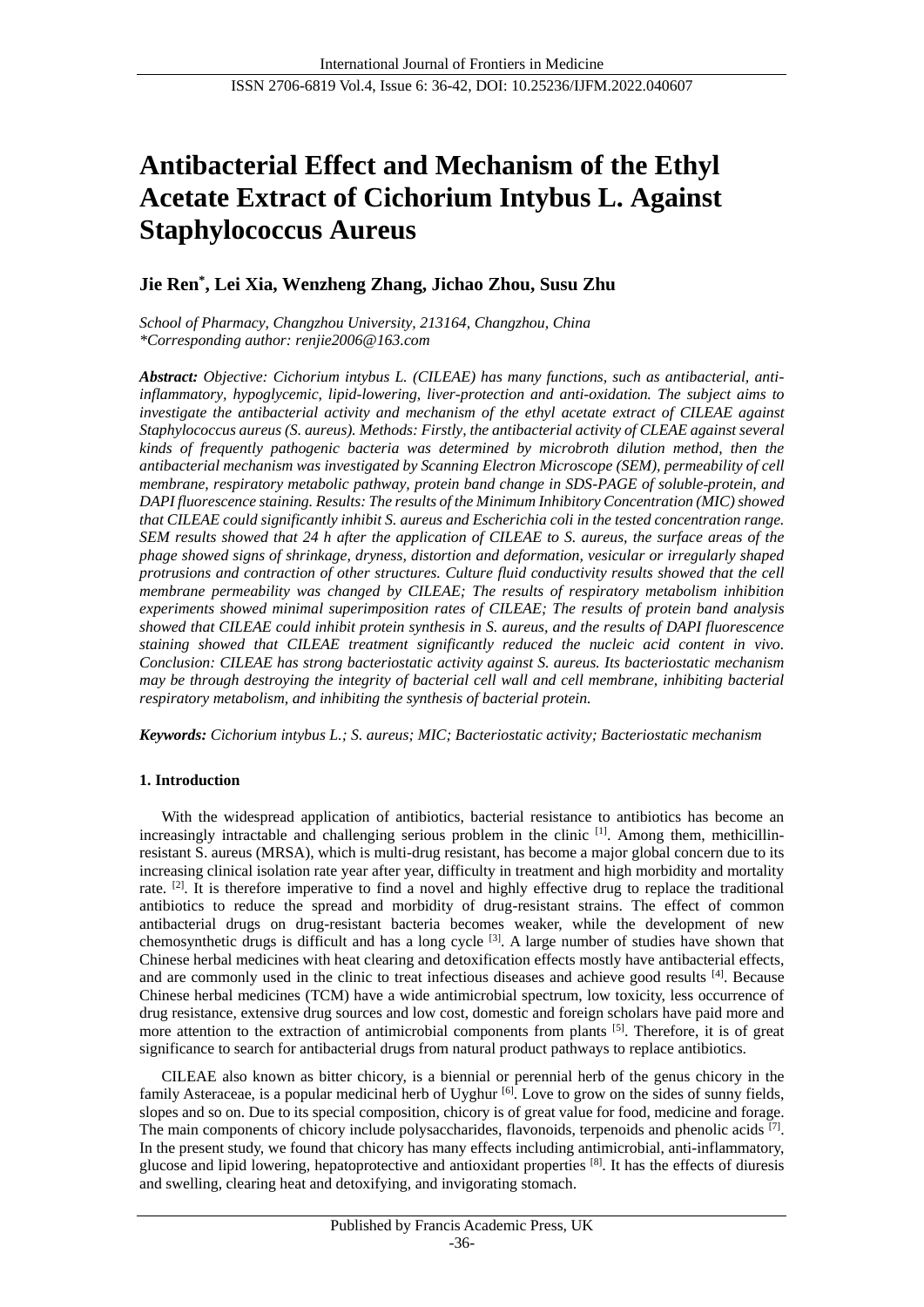#### **2. Materials and methods**

#### *2.1. Materials*

The S. aureus was kept by the medicinal chemistry laboratory, Changzhou University and preserved in the refrigerator at -80 ℃. The whole herb of CILEAE was obtained from Chinese Herbal Medicine Company in Bozhou City (Anhui, China), and was indentified by Prof. Guangtong Chen, Nantong University, Jiangsu, PR China.

#### *2.2. Test of Minimum Inhibitory Concentration*

Logarithmic phase S. aureus was diluted to  $1.0 \times 10^7$  CFU/mL with nutrient broth and 100 mL of nutrient broth was mixed with 0.4 uL (200 mM). Then 100uL S. aureus solution was injected into 96 well microtiter plates and the concentration of CILEAE was 50, 100, 200 uM. The plates were incubated at 37℃ for 24 h. Test of minimum inhibitory concentration was repeated in duplicate.

#### *2.3. Determination of the inhibition of CILEAE growth curve*

The inhibition of CILEAE on the growth of S. aureus was measured by Ultraviolet-Visible Spectrophotometer. Logarithmic phase S. aureus was adjusted to  $1.0 \times 10^9$  CFU/mL with broth medium and 300 uL of the bacterial solution was injected into a conical flask consisted of 30 ml nutrient broth. CILEAE was injected into the nutrient broth to keep a final concentration of  $1 \times$ MIC. The S. aureus culture without CILEAE was measured as control. All culture was on an orbital shaker (120 rpm at 37.0 °C). The bacterial concentration was monitored every 4 h by using an UV spectrophotometer measuring the  $OD<sub>600</sub>$  values.

#### *2.4. Effect of CILEAE in integrity of cell membrane*

The integrity of cell membrane is detected by detecting intracellular molecules overflowing absorbance at 260 nm reported by Zhao and Lin. Diluted S. aureus in logarithmic growth phase to  $1.0 \times$ 10<sup>7</sup> CFU/mL and inject into culture medium containing CILEAE (1 × MIC) at 37.0 °C. The S. aureus suspension (2 mL) was taken out at five times intervals in 0, 2, 4, 6, 8 h. The supernatant was obtained by centrifugation of the S. aureus suspension and detected with a UV spectrophotometer at 260 nm.

#### *2.5. Cell electroconductibility assay*

Activate and culture S. aureus to logarithmic phase, and CILEAE was added to 30 mL of broth medium to make its final concentration to 200 uL. Inoculate in 30 mL of broth medium to 2% inoculation amount, and shake the culture at 120 rpm and 37 ℃. After culturing for 1, 2, 4, 6, 8 h, 1 mL of the culture solution was taken respectively, the S. aureus suspension centrifuged at 8000 rpm for 10 min, and the supernatant was diluted 20 times, then the conductivity was measured by DD-307A conductivity meter.

The experiment was repeated 3 times with blank medium as control, and the average value was taken. The formula for conductivity change rate is as follows:

 $R$  (%) = (Rs - Rc) / Rc  $\times$  100%

R (%): Change of Relative Conductivity

Rs: Electric Conductivity treated with CILEAE

Rc: Electric Conductivity without CILEAE

#### *2.6. Measure of variance ratio in DNA and RNA contents*

The cell staining of S. aureus was determined by DAPI exclusion with slight modifications. Activate and culture S. aureus to logarithmic phase, and CILEAE was added to 30 mL of broth medium to make its final concentration to 200 uL. Inoculate in 30 mL of broth medium to 2% inoculation amount, and shake culture at 120 rpm and 37 ℃. The S. aureus suspension was injected with CILEAE at a concentration of  $1 \times$ MIC at 37 °C for 24 h. Centrifuge S. aureus, discard supernatant, and wash thallus with PBS for 3 times. S. aureus was stained with 10 μg/mL DAPI for 10 min in the dark, the cell suspension was measured by a fluorescent inverted microscope.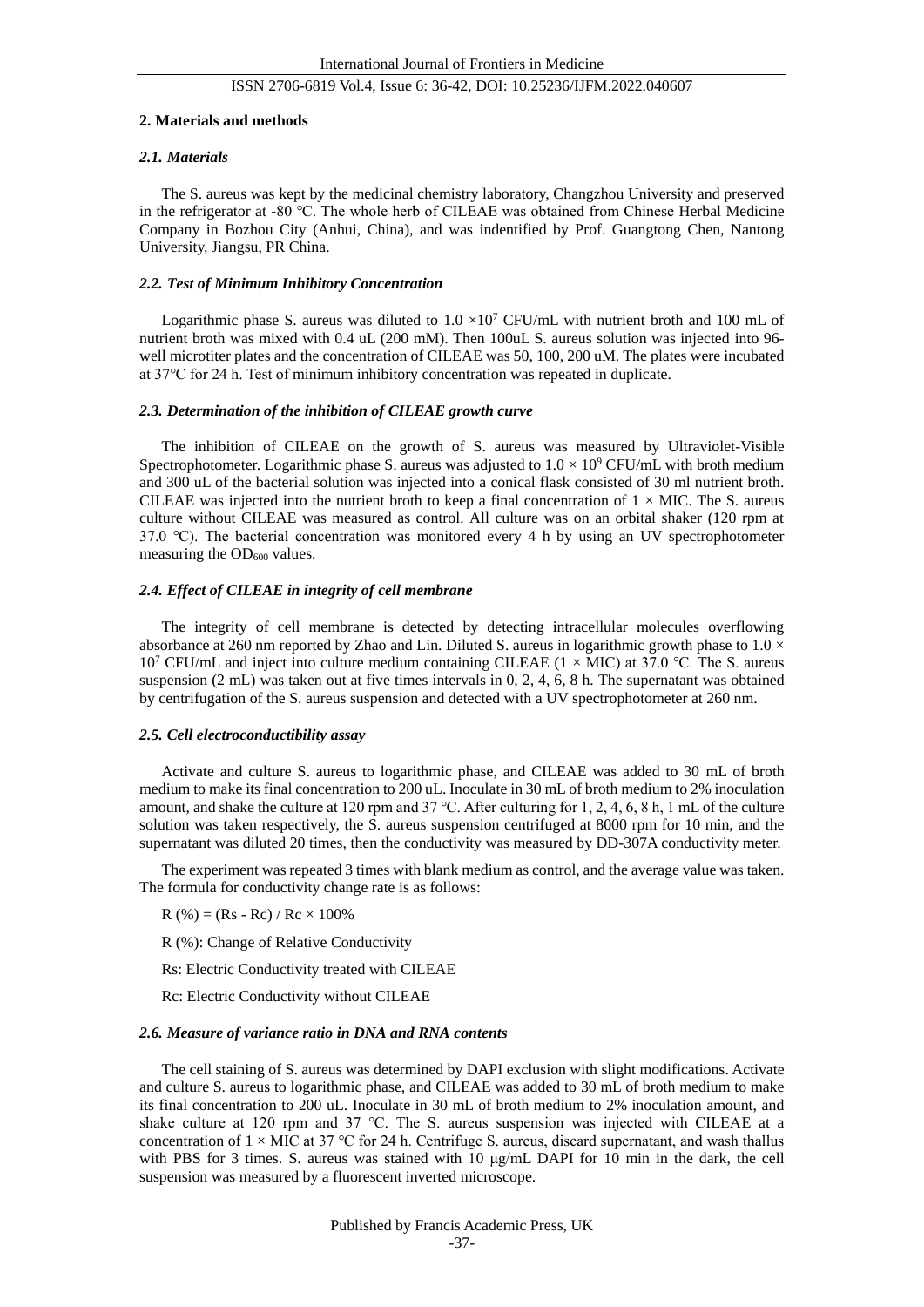#### *2.7. Test of scanning electron microscope*

Scanning electron microscope (SEM) assay could observe the morphological changes of S. aureus added with CILEAE. The logarithmic phase S. aureus solution  $(1.0 \times 10^7$  CFU/mL) in nutrient broth was incubated with CILEAE (1 × MIC) at 37 ℃ and 120 rpm for 24 h. After that, the S. aureus suspension was centrifuged at 8000 rpm for 10 min and washed with PBS. After the solution was centrifuged, the supernatant was discarded, and the S. aureus was fixed with an aqueous solution of osmium tetroxide for 2 hours, after which the supernatant was centrifuged, fixed with 5% glutaraldehyde for 3 hours, and then dehydrated with absolute ethanol. The bacteria cells were measured by SEM.

#### *2.8. SDS*-*PAGE analysis of bacterial protein*

The changes of bacterial protein content before and after CILEAE treatment was proved by SDS-PAGE analysis. CILEAE was added to the suspension of activated bacterial cell to obtain a final concentration of 200 Mm. A control sample without CILEAE was prepared. The sample of S. aureus treated with CILEAE for 6, 12, 18, 24 h ( $OD<sub>600</sub>$  value is 0.6) was taken as 1 mL. The S. aureus cell were collected by centrifugation at 4000 rpm for 10 min at 4 °C, then were washed three times with PBS, resuspended in 100 μL sterile water. The suspension of S. aureus was mixed with 25 μL of the sample buffer (1M Tris-HCl, pH 6.8, 10% SDS, 5% bromophenol blue). Then, the sample were heated at 100 ℃ for 10 min and centrifuged at 8000 rpm for 10 min. The supernatant is soluble protein. The Marker and soluble protein samples were run at a constant voltage of 80 V through the stacking gel. When they were run though the separating gel at 120 V for 60 min until the dye reached the bottom of the plate. The gel was removed from the apparatus and dyed with Coomassie Brilliant Blue R250 for 60 min. Then, the gel was decolorized with a decoloring agent. After 10 h, protein bands were visualized on the gel imager.

#### **3. Results**

#### *3.1. MIC of CILEAE against S. aureus*

Microbroth dilution assay to determine the bacteriostatic activity of CILEAE against S. aureus, as shown in Figure 1, the results of the experiment showed that the bacteriostatic effect began to appear when the final concentration of CILEAE was 0.256 mg/mL, but completely inhibited the growth and reproduction of S. aureus at the concentration of 1.024 mg/mL, so the MIC of CILEAE against S. aureus for 24 h was 1.024 mg/mL.



*Figure 1: Determination of the bacteriostatic activity (MIC) of CILEAE against S. aureus by microbroth dilution*

#### *3.2. Inhibition of S. aureus growth curve by CILEAE*

Figure 2 shows the S. aureus growth curve was significantly inhibited by CILEAE. As shown, the control group S. aureus not treated by CILEAE quickly entered the logarithmic phase of rapid growth after a short lag phase, and the culture around 10 h entered the highest period of cell growth, while in the CILEAE treated group, the logarithmic phase of rapid growth of bacteria did not appear, indicating that the growth of S. aureus in the logarithmic phase was inhibited by CILEAE.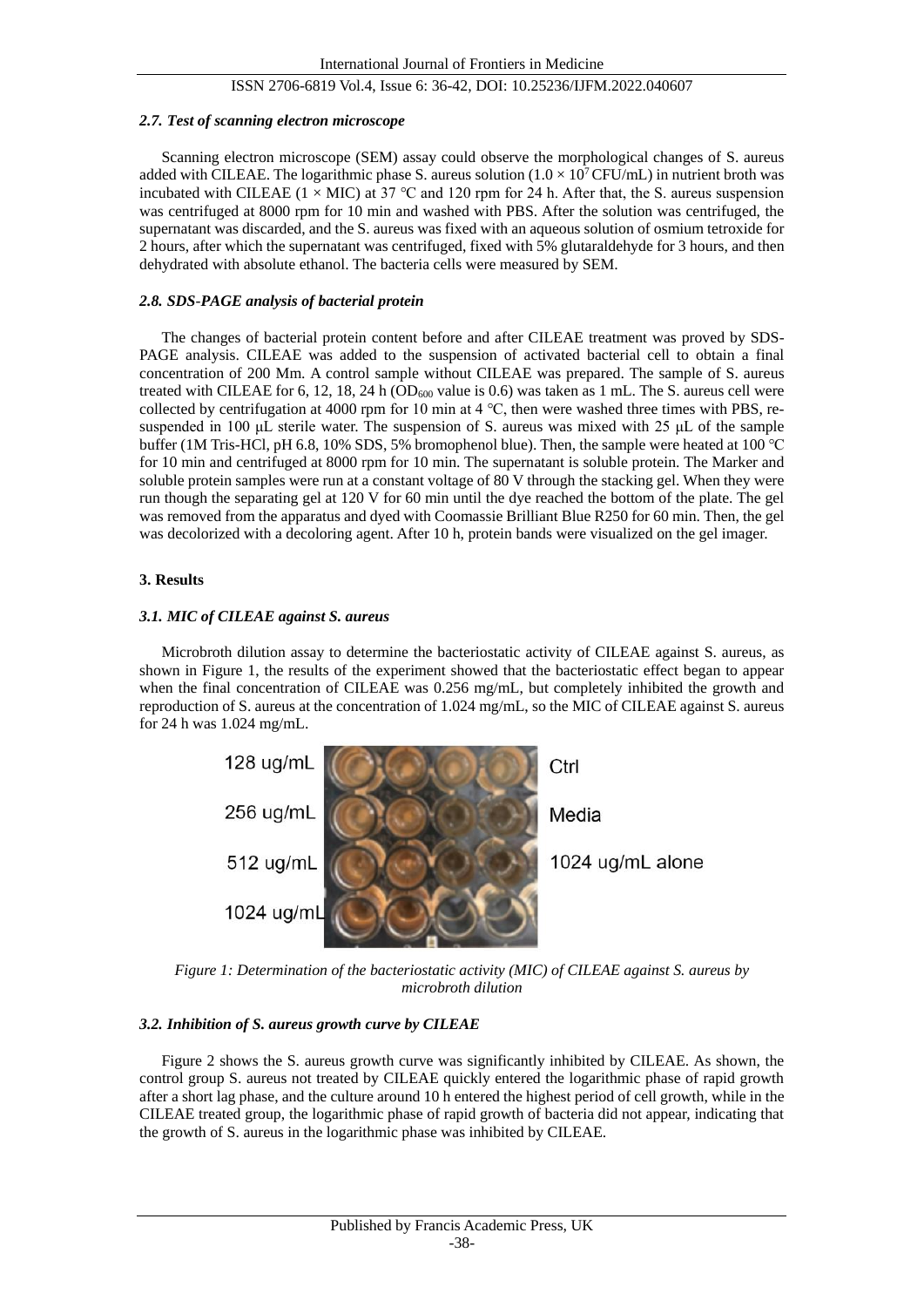

*Figure 2: Effect of CILEAE on S. aureus growth curve*

#### *3.3. Effect of CILEAE on S. aureus bacteriophage morphology*

The bacteria treated with CILEAE were analyzed by SEM to observe the morphological changes. As shown in Figure 3, the untreated S. aureus cells are full in appearance, refractile, and smooth in cell membrane characteristics. In contrast, after 24 h of CILEAE treatment, the morphology of S. aureus cells was significantly changed, and the surface showed a large number of wrinkles, shrivels, and distortions, and some of the phage cell surface showed obvious pits, vesicles, or irregular protrusion structures. These results suggest that CILEAE can induce morphological aberrations in S. aureus cells.



*A: control group; B: CILEAE treatment groups.*

*Figure 3: SEM observation of the effect of CILEAE on S. aureus morphology after 24h.*

# *3.4. Effect of CILEAE on S. aureus electrical conductivity*

Figure 4 showed the effect of CILEAE on the rate of change of electrical conductivity of bacteriophage cells. As shown, the conductivity of the bacterial medium after CILEAE treatment for 1 h was significantly increased, indicating that there was cytoplasmic leakage from the bacteriophage cells; The rate of change in conductivity reached a maximum of 5.35% when CILEAE was administered for 4 h. The changed conductivity of culture fluid due to CILEAE could reflect the increased permeability of the bacteriophage cell membrane, causing its cytoplasm to leak out of the cell, which might be caused by the induction of certain enzymes by CILEAE that could degrade the cell wall and membrane.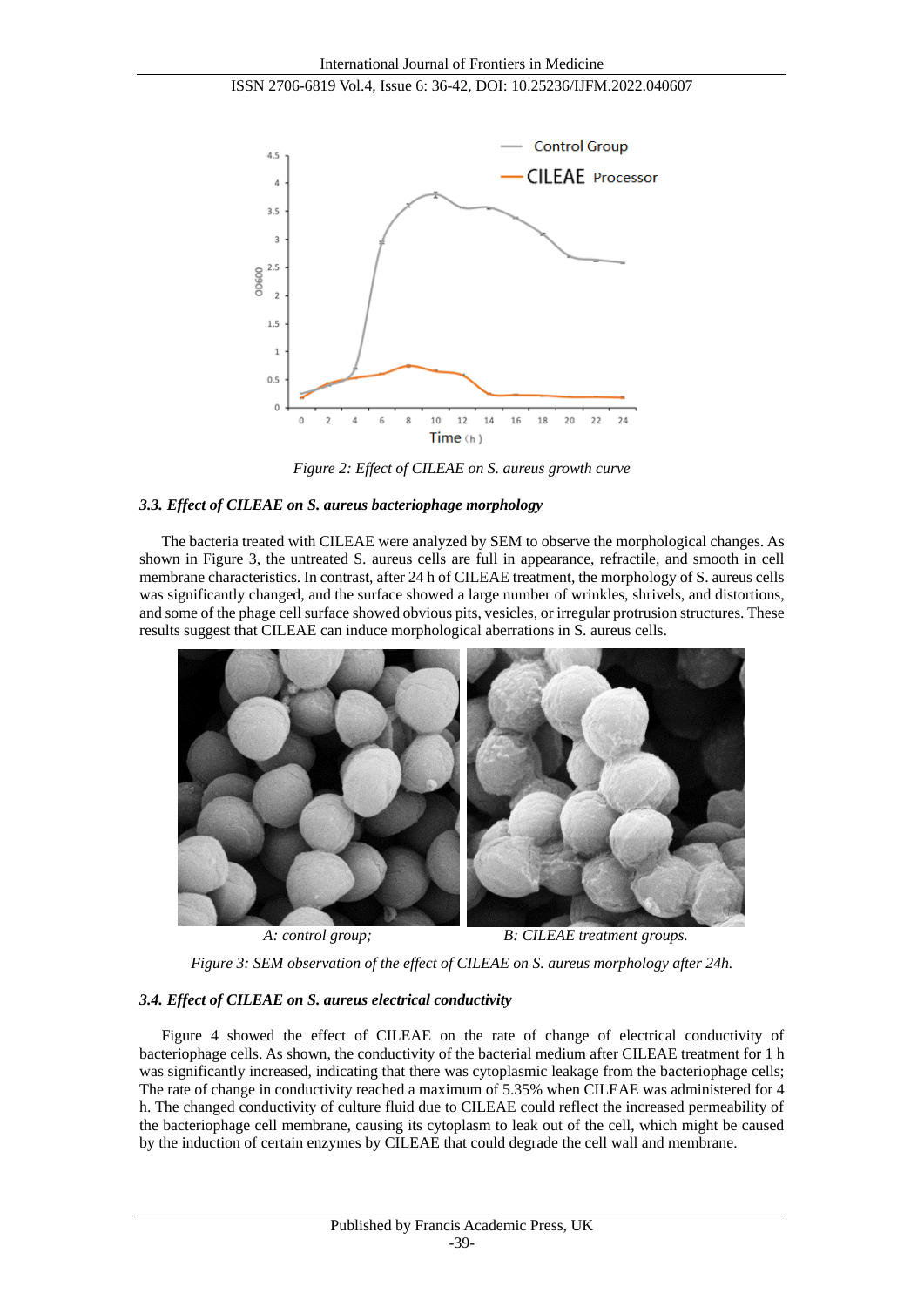![](_page_4_Figure_1.jpeg)

![](_page_4_Figure_2.jpeg)

*Bacterial medium conductivity after CILEAE treatment for 1, 2, 4, 6 h, respectively, was determined by a conductivity meter.*

*Figure 4: Effect of CILEAE on the rate of change of electrical conductivity of bacteriophage cells.*

#### *3.5. Effect of CILEAE on protein synthesis in S. aureus*

Proteins are fundamental substances that are tightly associated with life and with various forms of life activities. To confirm whether CILEAE affected the synthesis of proteins in S. aureus, samples were taken after CILEAE (1.024 mg/mL) treatment for 6, 12, 18, 24 h, respectively, and SDS-PAGE electrophoresis was performed using the group without CILEAE as control, and the results are shown in figures 5.

![](_page_4_Figure_7.jpeg)

*M: marker; 1: 6 h versus control group; 2: The 6-h experimental group; 3: Versus the control group at 12 h; 4: The 12 h experimental group; 5: Control group at 18 h; 6: 18 h experimental group; 7: Control group at 24 h; 8: Experimental groups at 24 h.*

*Figure 5: Effects of CILEAE on in vivo soluble protein electrophoresis of S. aureus bacteria*

![](_page_4_Figure_10.jpeg)

*Aureus treated with CILEAE for 6, 12, 18 and 24 h, respectively, and the OD value of soluble total protein in the phage changed. Error bars show the mean ± SEM (standard error of the mean), n=3, \*\*\*P<0.001.*

*Figure 6: CILEAE effects on soluble total protein OD values in vivo of S. aureus bacteria*

The results of protein analysis showed that the expression of total protein in vivo of S. aureus was obviously reduced by CILEAE. S. aureus treated with CILEAE for 24 h resulted in an OD of 1080.1 for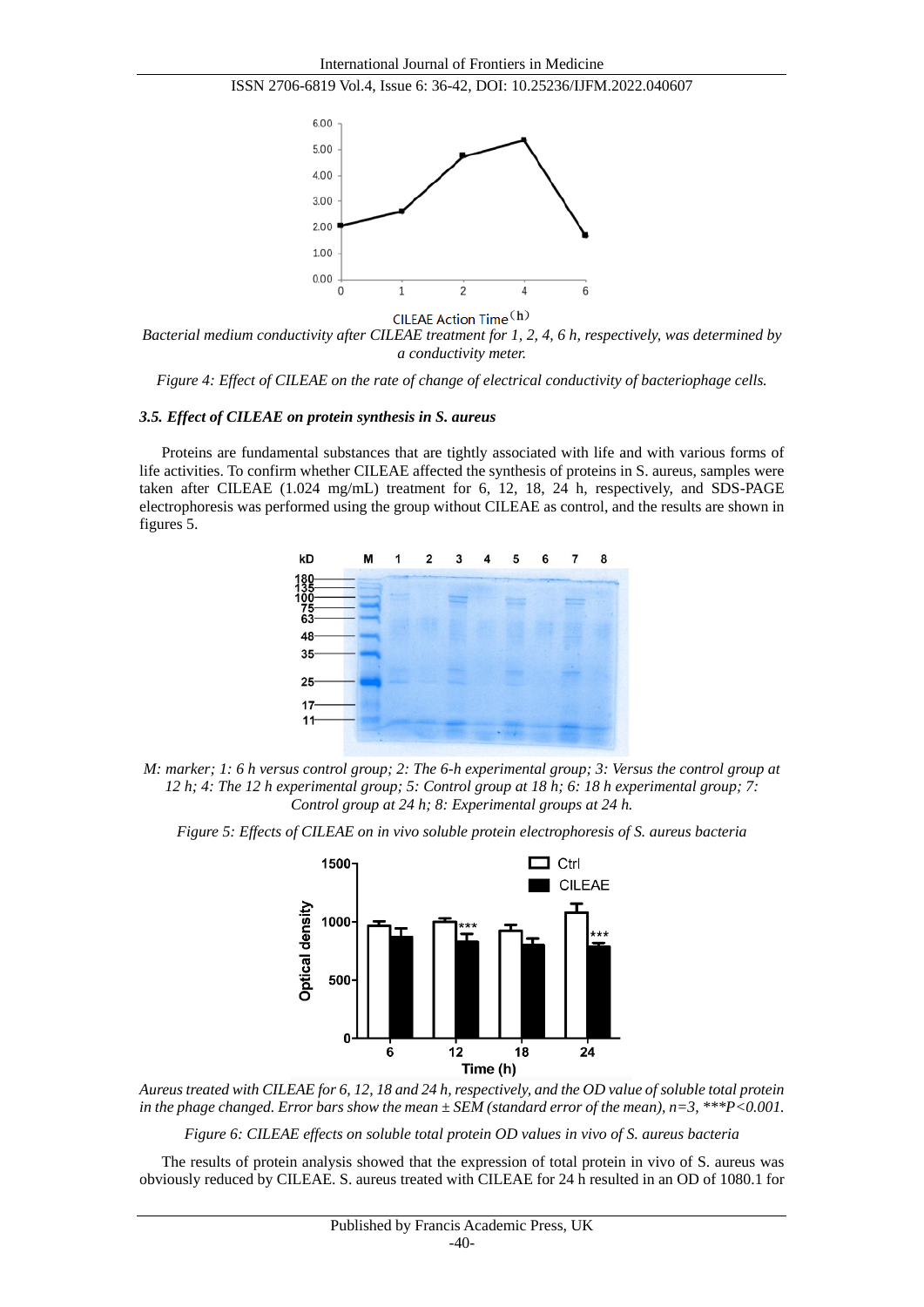total protein and a 27.2% reduction in total protein at 786.8 for untreated control S. aureus, and the protein expression was significantly reduced with the extension of the CILEAE treatment time with 135-25 KD of larger protein.

#### *3.6. Effect of CILEAE on fluorescence intensity of S. aureus bacteriophage*

The inhibition of total protein expression in vivo by CILEAE may be that it affects the expression of genes involved in DNA synthesis regulated by S. aureus. DAPI is a fluorescent dye that can penetrate the cell membrane into the interior of the cell, binding to DNA and RNA, the larger the amount of nucleic acid, the stronger the fluorescence brightness. The inhibitory effect of CILEAE on S. aureus nucleic acid was observed by inverted fluorescence phase contrast microscopy, and the results are shown in Figure 7. It is known from the figure that after 24 h of S. aureus treatment by CILEAE, its fluorescence intensity was obviously lower than that of the untreated control group. The reduced S. aureus nucleic acid content by CILEAE action may be due to its inhibition of S. aureus bacteriophage nucleic acid synthesis.

![](_page_5_Picture_5.jpeg)

*A: Versus control group; B: CILEAE treatment groups.*

*Figure 7: Inverted fluorescence phase contrast microscope was used to observe the effect of CILEAE on the fluorescence intensity of bacteriophage after 24 h of S. aureus action.*

#### **4. Discussion**

Bacterial infection is an acute systemic infection caused by pathogenic bacteria or conditional pathogenic bacteria invading the blood circulation to grow and reproduce and produce toxins and other metabolites [9]. Clinically, it is characterized by shivering, high fever, rash, joint pain and hepatosplenomegaly, and some may have septic shock and migratory lesions [10].

In this paper, S. aureus was used as the experimental strain to evaluate the antibacterial activity of CILEAE. The results showed that CILEAE had obvious inhibitory effect on S. aureus, and the inhibitory effect increased with the increase of its concentration. The minimum inhibitory concentration of CILEAE against the bacterium was determined by micro broth dilution method. The results of minimum inhibitory concentration showed that the minimum inhibitory concentration of CILEAE against S. aureus was 1.024 mg/mL.

Cell membrane is the boundary membrane surrounding cytoplasm and organelles, also known as plasma membrane. Their main function is to separate the living substances in cells from the external environment. Maintain the stability of cell specific internal environment [11]. In addition, the cell membrane also performs many other functions, including material transport, signal transmission, cell recognition and so on [12]. The results of SEM and conductivity test showed that the morphology of S. aureus cells after CILEAE treatment for 24 hours changed significantly, with a large number of wrinkles, shrivels and distortions on the surface, and some cells showed obvious concave, vesicular or irregular protrusions on the surface; The results of conductivity experiment showed that the conductivity of bacterial culture medium cultured by CILEAE for a period of time increased significantly, indicating that there was cytoplasmic leakage in bacterial cells.

Respiration refers to the process in which organic substances undergo a series of oxidative